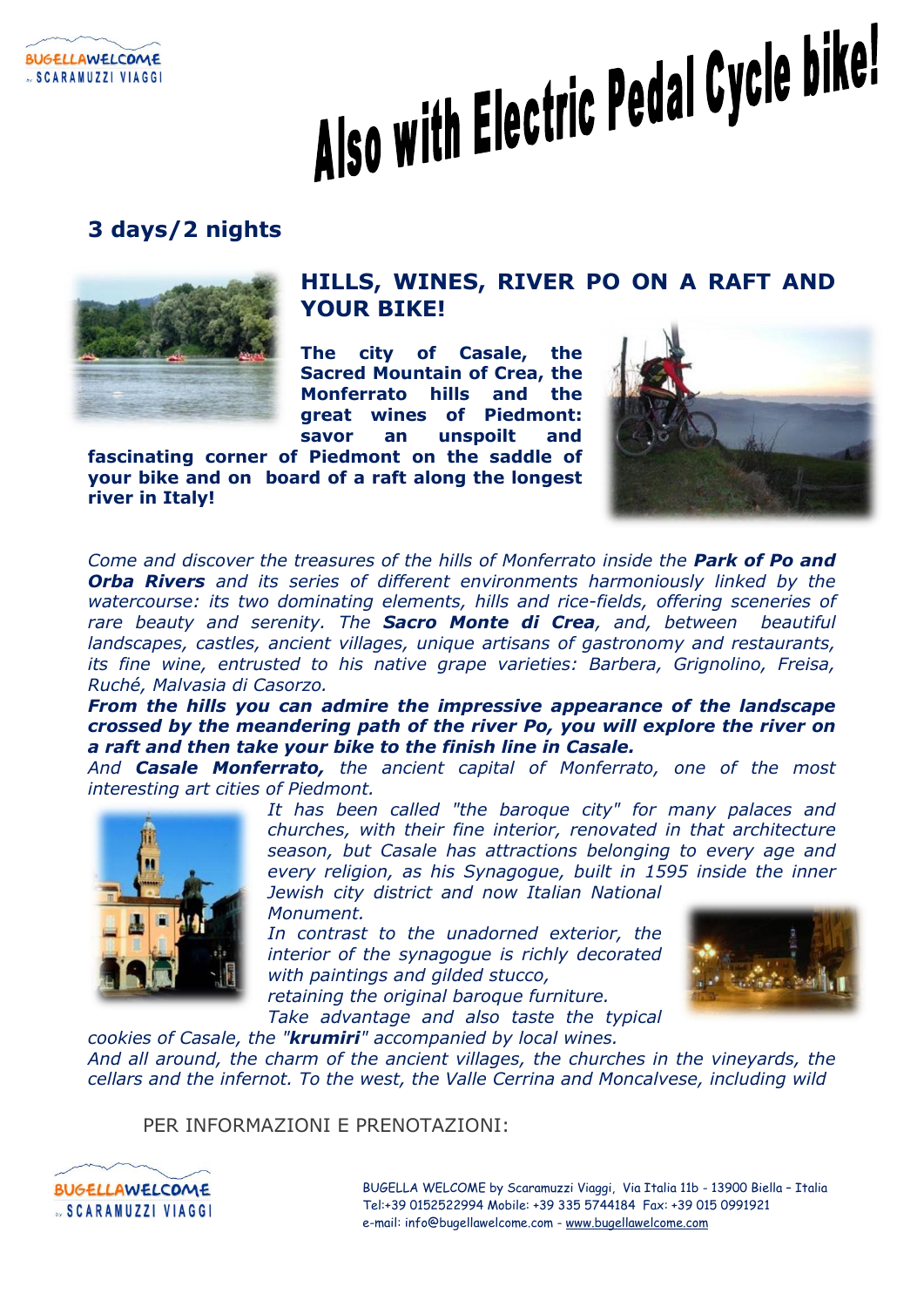*woods and truffle fairs, to the east, Valenza, world capital of the art of the goldsmith and jeweler, home of the Park of River Po, a secluded area where being in contact with the nature and the river.*

**Who is this package for?:** to all those people who want to discover in a "slow" but active manner a corner of Piedmont full of culture, religion, art, nature and outdoor sports. Suitable for all ages, does not require any preparation, except for a pair of comfortable shoes, shorts with pad for the bike trip..and the desire to discover Monferrato on a bike, why not on **a Electric Pedal Cycle bike**. The rafting course is easy, fun, always assisted by professional guides who will take care of everything!





## **PROGRAM 3 days/2 nights**

**Day 1:** Meeting at 10:00 in Casale, in front of the Park of Po and Orba Rivers headquarters, where you will find your bike, in case you would like to rent it. You will meet your Nature & Biking Guide who will assist you all the way and will show you the program of the tour. A van will then collect your luggage that you will find every night in your hotel / agritourism. The morning is dedicated to a guided tour by bike of Casale's center city, its Cathedral, the Synagogue. Stop and wine tasting at the Enoteca del Monferrato and at a local producer of typical Casale biscuits, krumiri. After the visit, transfer to a nearby agritourism for a quiet lunch enjoying the famous Piedmontese cuisine. Your

journey will then continue along the magnificent hills of Monferrato, from one village to another, including castles, villages and vineyards, up to Camino, where you will stay at a local agritourism. Featuring a swimming pool, you can relax after the ride and before dinner. Overnight stay in double room.



Day 2: morning dedicated to a complete relax at the inside SPA, after that the tasting and tour of the winery and the vineyards of the estate. Lunch and meeting with your guide to continue the tour. Afternoon dedicated to the discovery, with your bike, of the rolling hills of Monferrato, its beauties and its villages rich in history and tradition. Arrival in Gabiano, beautiful village with its Castle watching hit. Check-in at a local agritourism with swimming

### PER INFORMAZIONI E PRENOTAZIONI:



BUGELLA WELCOME by Scaramuzzi Viaggi, Via Italia 11b - 13900 Biella – Italia Tel:+39 0152522994 Mobile: +39 335 5744184 Fax: +39 015 0991921 e-mail: info@bugellawelcome.com - [www.bugellawelcome.com](http://www.bugellawelcome.com/)